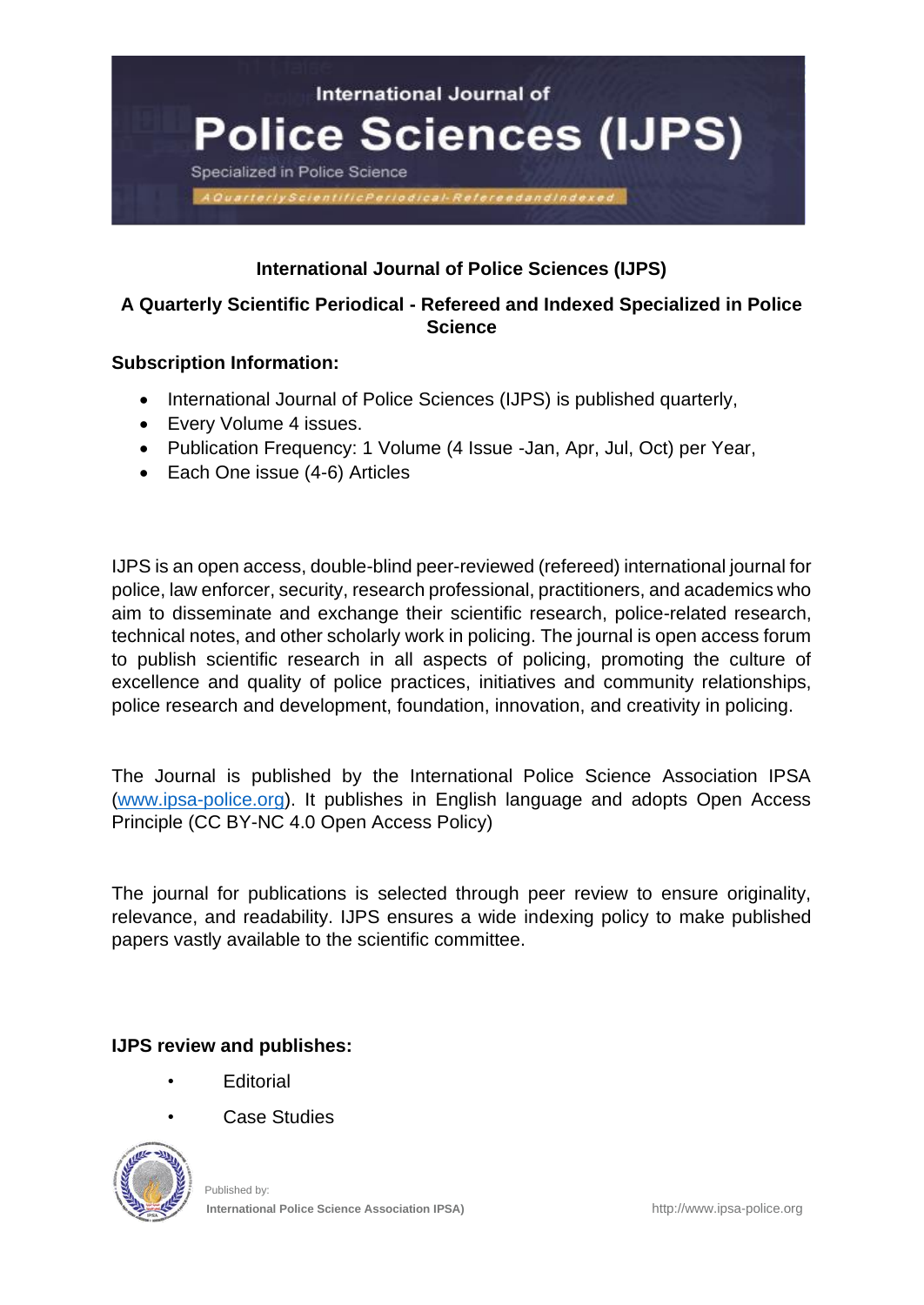

- Original Articles or Research Articles
- Rapid Communication
- Book Reviews
- **Review Articles**

#### **Editorial Board**

**Editor in Chief Managing Editor Editorial Board & Review IJPS Communications Specialist IJPS Editor Assistant**

## **Rules of publication in International Journal of Police Sciences (IJPS)**

Articles are published on the authors' own responsibility, and all views expressed here are those of the authors and do not necessarily reflect those of (IJPS).

## **Publication Conditions:**

- 1. (IJPS) mainly publishes scientific, field, empirical and qualitative analytical research articles in police and security sciences besides relevant articles in legal, social, anthropological, and other fields related to the comprehensive security perspective.
- 2. Manuscripts submitted should observe rules and principles of scientific research in terms of style, examination, and methodology.
- 3. Empirical field research should contain an introduction showing theoretical framework; previous studies, hypotheses, objectives, and questions of the research in addition to the significance of study, determinants, scientific terms and procedures of the study, including study's sample, tool, authenticity, method, findings, conclusions and recommendations.

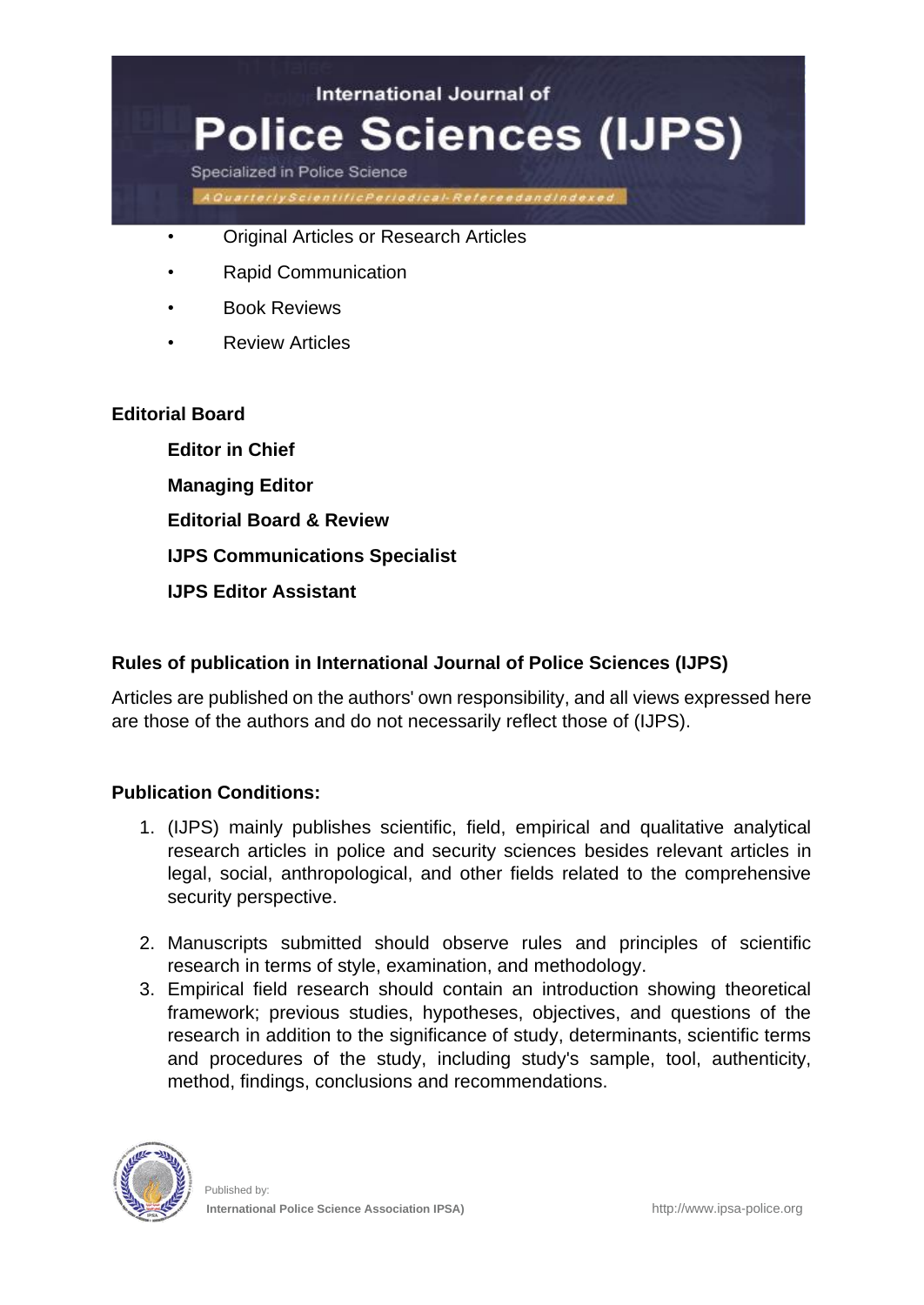

- 4. Footnotes should be placed at the end of each page; references at the end of the study (bibliographical list).
- 5. Manuscripts submitted for publication should be in English in not more than 8000 Words.
- 6. The author of an article should make amendments and introduce changes to his article as suggested by the referees and submit a new copy with all changes and amendments as required.
- 7. After being thoroughly refereed by the Editorial Board as per scientific and technical standards, articles will be published successively as per date of submission.
- 8. Copyright of articles transfers wholly to (IJPS), however, authors will be given one copy of the issue in which his\her article is published along with separate 15 copies of his\her article.
- 9. Manuscripts whether or not published, will not be returned to authors.
- 10.(IJPS)has the right to publish, not publish, add and omit any part of the submitted articles which conflicts with the general publication policy.

## **Correspondences:**

- 1. Manuscripts should be sent in Soft copy, along with an English abstract (in one page). Abstract should embody the subject's related terminologies.
- 2. Manuscripts are to be sent to the email address of the (IJPS), [ijps@ipsa](mailto:ijps@ipsa-police.org)[police.org](mailto:ijps@ipsa-police.org)

# **Documentation Style:**

Whether it is a literal quotation or an elaboration of another author's idea, the author should refer to what he quotes from others.

- 1. Bibliographical references mentioned in each page should be referred to in the same one. Then all references should be listed in the bibliography list with Arabic references first followed by the foreign ones.
- 2. The American accredited citation style APA (last Edition) should be adopted in documenting electronic references. Website Address alongside with the scientific material's date of downloading, and name of author who owns the electronic copyrights should be mentioned.
- 3. References should be listed in the bibliography list in an alphabetical order, with the first name of the author in Arabic References and the Family title in foreign ones.